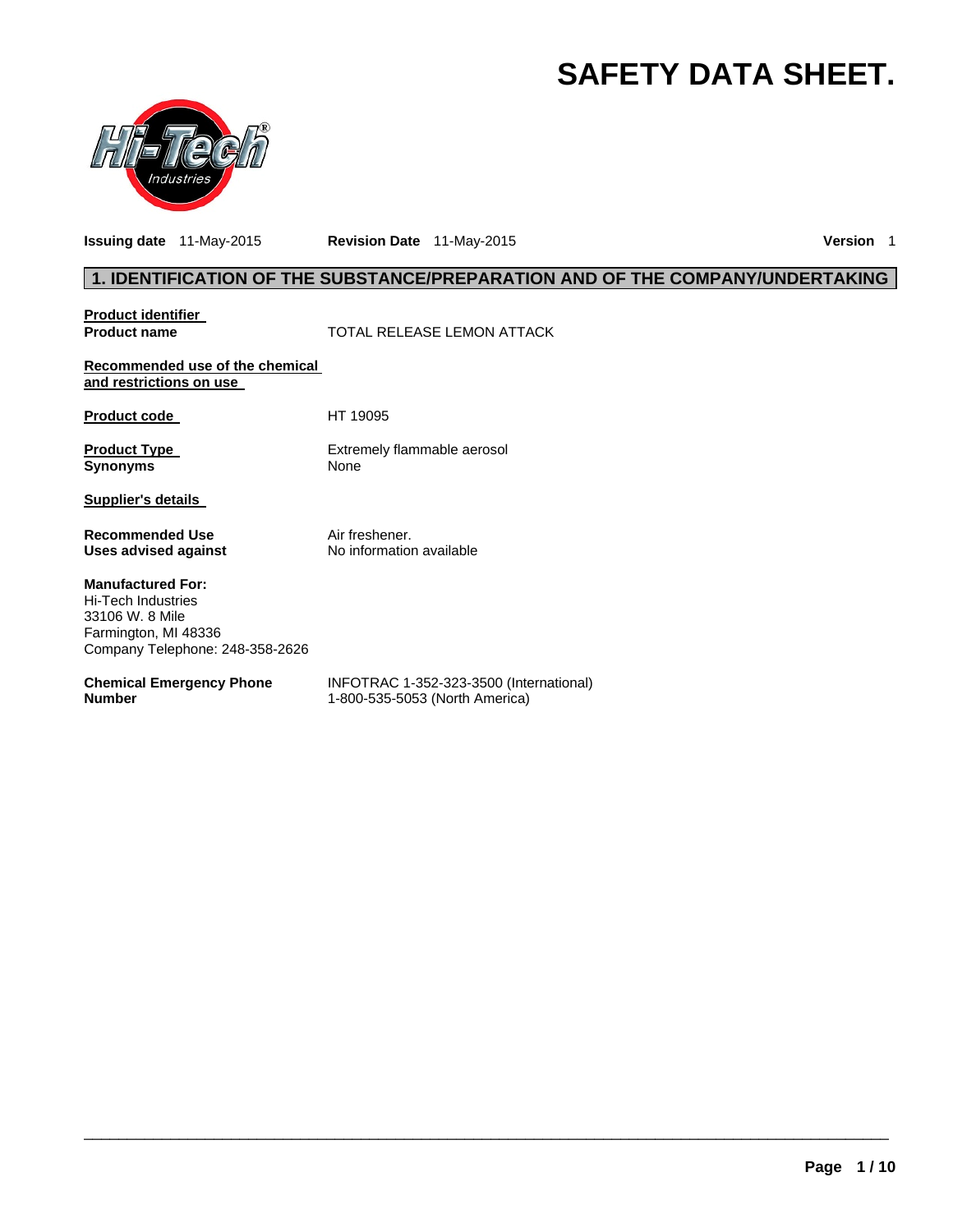#### $\Box$ **2. HAZARDS IDENTIFICATION**

#### **Classification**

| Skin corrosion/irritation                        | Category 2     |
|--------------------------------------------------|----------------|
| Serious eye damage/eye irritation                | Category 2A    |
| Specific target organ toxicity (single exposure) | Category 3     |
| Flammable aerosols                               | Category       |
| Gases under pressure                             | Compressed Gas |

#### **GHS Label elements, including precautionary statements**

#### **Emergency Overview**

# **DANGER**

**Hazard Statements**  Causes skin irritation Causes serious eye irritation May cause drowsiness or dizziness Extremely flammable aerosol Contains gas under pressure; may explode if heated



**Appearance** Clear **Physical state** Aerosol **Odor** Fragrance

#### **Precautionary Statements - Prevention**

Wash face, hands and any exposed skin thoroughly after handling Wear protective gloves/protective clothing/eye protection/face protection Avoid breathing dust/fume/gas/mist/vapors/spray Use only outdoors or in a well-ventilated area Keep away from heat/sparks/open flames/hot surfaces. — No smoking Do not spray on an open flame or other ignition source Pressurized container: Do not pierce or burn, even after use

#### **Precautionary Statements - Response**

Specific treatment (see first aid on this label) IF IN EYES: Rinse cautiously with water for several minutes. Remove contact lenses, if present and easy to do. Continue rinsing. If eye irritation persists: Get medical advice/attention IF ON SKIN: Wash with plenty of soap and water. Take off contaminated clothing and wash before reuse If skin irritation occurs: Get medical advice/attention IF INHALED: Remove person to fresh air and keep comfortable for breathing. Call a POISON CENTER or doctor/physician if you feel unwell

 $\Box$ 

#### **Precautionary Statements - Storage**

Store in a well-ventilated place. Keep container tightly closed Store locked up Protect from sunlight. Do not expose to temperatures exceeding 50 °C/122 °F

#### **Precautionary Statements - Disposal**

Dispose of contents/container to an approved waste disposal plant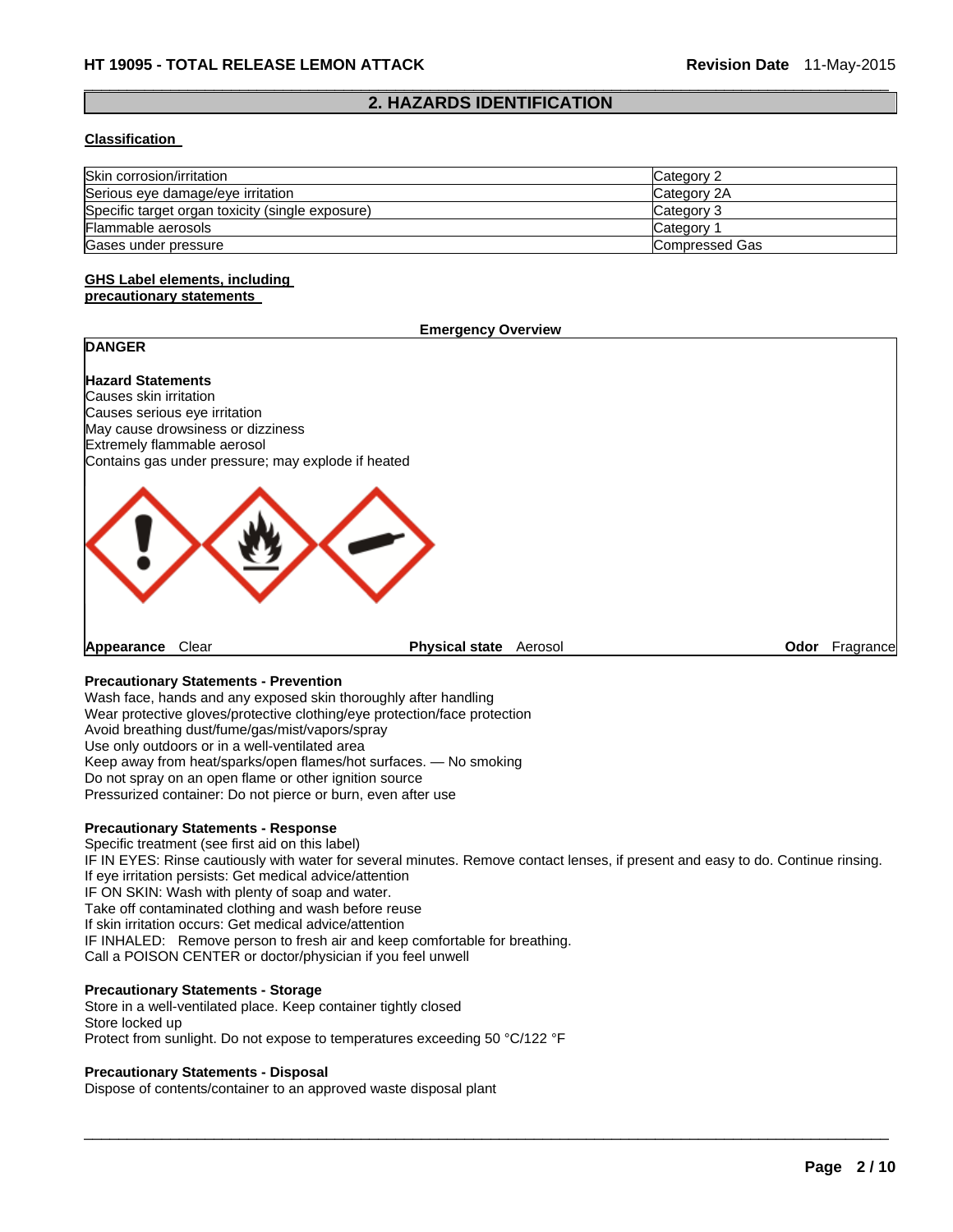#### **Hazards not otherwise classified (HNOC)**

None

#### **Other information**

3.9E-06% of the mixture consists of ingredient(s) of unknown toxicity

# **3. COMPOSITION/INFORMATION ON INGREDIENTS**

 $\Box$ 

| <b>Chemical Name</b>       | <b>CAS-No</b> | Weight %* |
|----------------------------|---------------|-----------|
| <b>ACETONE</b>             | 67-64-1       | 70-80     |
| PROPANE/ISOBUTANE/N-BUTANE | 68476-86-8    | 10-20     |
| PROPYLENE GLYCOL           | 57-55-6       | 1-10      |

\*The exact percentage (concentration) of composition has been withheld as a trade secret.

# **4. FIRST AID MEASURES**

#### **First aid measures for different exposure routes**

| Eye contact                                        | Rinse immediately with plenty of water, also under the eyelids, for at least 15 minutes. Keep<br>eye wide open while rinsing. If symptoms persist, call a physician.                              |
|----------------------------------------------------|---------------------------------------------------------------------------------------------------------------------------------------------------------------------------------------------------|
| <b>Skin contact</b>                                | Wash off immediately with soap and plenty of water while removing all contaminated<br>clothes and shoes. If skin irritation persists, call a physician.                                           |
| <b>Inhalation</b>                                  | Move to fresh air. If breathing is difficult, give oxygen. Artificial respiration and/or oxygen<br>may be necessary. If breathing has stopped, contact emergency medical services<br>immediately. |
| Ingestion                                          | Rinse mouth. Do NOT induce vomiting. Never give anything by mouth to an unconscious<br>person. Drink plenty of water. Call a physician or Poison Control Center immediately.                      |
| Most important symptoms/effects, acute and delayed |                                                                                                                                                                                                   |
| <b>Main Symptoms</b>                               | Causes skin irritation. Causes eye irritation. May cause respiratory irritation. May be harmful<br>if swallowed.                                                                                  |
|                                                    | Indication of immediate medical attention and special treatment needed, if necessary                                                                                                              |
| Notes to physician                                 | Treat symptomatically.                                                                                                                                                                            |

### **5. FIRE-FIGHTING MEASURES**

#### **Suitable Extinguishing Media**

Water fog.Dry chemical. Carbon dioxide (CO2). Cool containers/tanks with water spray.

**Unsuitable Extinguishing Media** Do not smoke. Cool containers / tanks with water spray. Keep away from heat and sources of ignition.

#### **Specific hazards arising from the chemical**

Extremely flammable. Keep product and empty container away from heat and sources of ignition. Risk of ignition. In the event of fire and/or explosion do not breathe fumes. In the event of fire, cool tanks with water spray.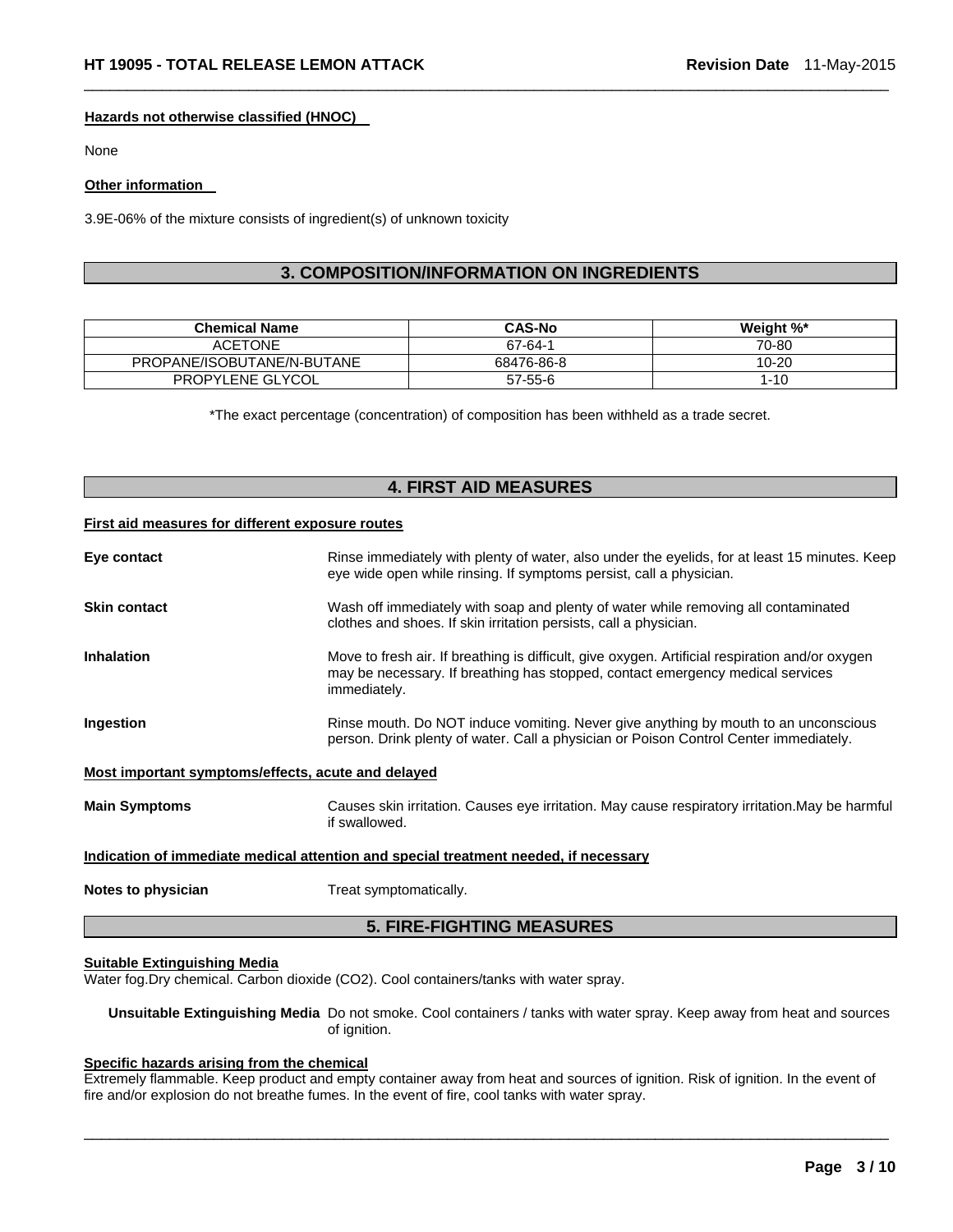# **Explosion Data**

**Sensitivity to Mechanical Impact** none. **Sensitivity to Static Discharge** Yes.

#### **Protective Equipment and Precautions for Firefighters**

As in any fire, wear self-contained breathing apparatus pressure-demand, MSHA/NIOSH (approved or equivalent) and full protective gear.

 $\Box$ 

|                                                              | <b>6. ACCIDENTAL RELEASE MEASURES</b>                                                                                                                                                                                                                                                                                                 |
|--------------------------------------------------------------|---------------------------------------------------------------------------------------------------------------------------------------------------------------------------------------------------------------------------------------------------------------------------------------------------------------------------------------|
|                                                              | Personal precautions, protective equipment and emergency procedures                                                                                                                                                                                                                                                                   |
| <b>Personal precautions</b>                                  | Do not get in eyes, on skin, or on clothing. Do not taste or swallow. Wash thoroughly after<br>handling . Ensure adequate ventilation. Avoid contact with eyes, skin, and clothing. Avoid<br>breathing vapors or mists. . Use with adequate ventilation. Keep container away from<br>heat, flames, and all other sources of ignition. |
| <b>Environmental precautions</b>                             |                                                                                                                                                                                                                                                                                                                                       |
| <b>Environmental precautions</b>                             | Beware of vapors accumulating to form explosive concentrations. Vapors can accumulate<br>in low areas. Prevent further leakage or spillage if safe to do so. Do not allow material to<br>contaminate ground water system. Prevent product from entering drains.                                                                       |
| Methods and materials for containment and cleaning up        |                                                                                                                                                                                                                                                                                                                                       |
| <b>Methods for Containment</b>                               | Prevent further leakage or spillage if safe to do so. Absorb or cover with dry earth, sand or<br>other non-combustible material and transfer to containers.                                                                                                                                                                           |
| Methods for cleaning up                                      | Pick up and transfer to properly labeled containers. Soak up with inert absorbent material.<br>Clean contaminated surface thoroughly. After cleaning, flush away traces with water. Take<br>precautionary measures against static discharges.                                                                                         |
|                                                              | 7. HANDLING AND STORAGE                                                                                                                                                                                                                                                                                                               |
| <b>Precautions for safe handling</b>                         |                                                                                                                                                                                                                                                                                                                                       |
| Advice on safe handling                                      | Avoid contact with eyes. Avoid breathing vapors or mists. Contents under pressure. Do not<br>puncture or incinerate cans. Do not stick pin or any other sharp object into opening on top<br>of can.                                                                                                                                   |
| Conditions for safe storage, including any incompatibilities |                                                                                                                                                                                                                                                                                                                                       |
| <b>Technical measures/Storage</b><br>conditions              | Keep container tightly closed in a dry and well-ventilated place. Keep away from open<br>flames, hot surfaces and sources of ignition. Keep in properly labeled containers. Keep out<br>of the reach of children. Store locked up.                                                                                                    |
| Incompatible products                                        | Strong acids, alkalis, or oxidizing agents.                                                                                                                                                                                                                                                                                           |
| <b>Aerosol Level</b>                                         | 3                                                                                                                                                                                                                                                                                                                                     |
|                                                              | 8. EXPOSURE CONTROLS/PERSONAL PROTECTION                                                                                                                                                                                                                                                                                              |
| <b>Control parameters</b>                                    |                                                                                                                                                                                                                                                                                                                                       |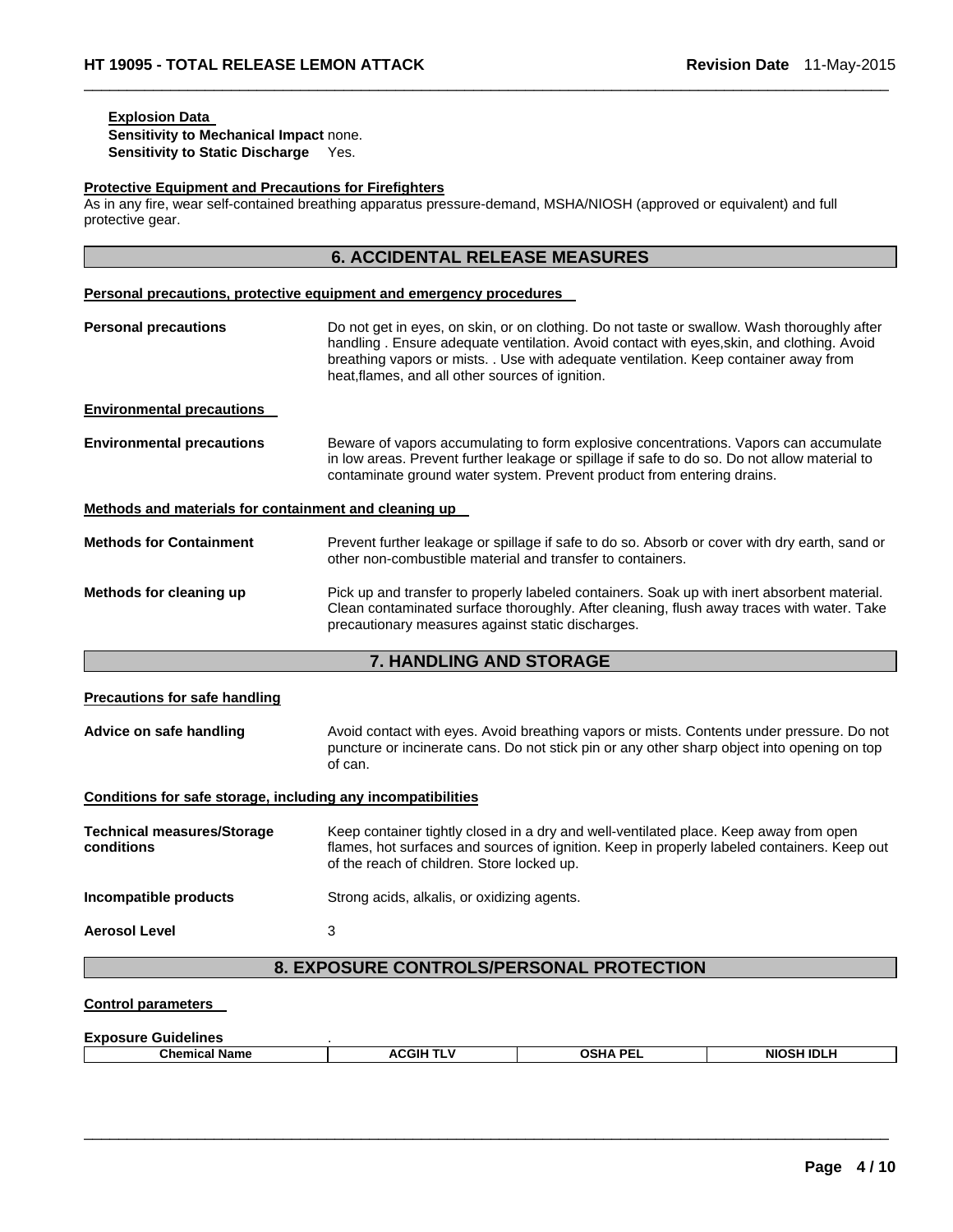# **HT 19095 - TOTAL RELEASE LEMON ATTACK Revision Date** 11-May-2015

| <b>ACETONE</b>             | STEL: 750 ppm            | TWA: 1000 ppm                           | IDLH: 2500 ppm              |
|----------------------------|--------------------------|-----------------------------------------|-----------------------------|
| 67-64-1                    | TWA: 500 ppm             | TWA: 2400 mg/m <sup>3</sup>             | TWA: 250 ppm                |
|                            |                          | (vacated) TWA: 750 ppm                  | TWA: 590 mg/m <sup>3</sup>  |
|                            |                          | (vacated) TWA: 1800 mg/m <sup>3</sup>   |                             |
|                            |                          | (vacated) STEL: 2400 mg/m <sup>3</sup>  |                             |
|                            |                          | The acetone STEL does not apply         |                             |
|                            |                          | to the cellulose acetate fiber          |                             |
|                            |                          | industry. It is in effect for all other |                             |
|                            |                          | sectors                                 |                             |
|                            |                          | (vacated) STEL: 1000 ppm                |                             |
| PROPANE/ISOBUTANE/N-BUTANE | 74-98-6: TWA: 1000 ppm   | 74-98-6: TWA: 1000 ppm                  | 74-98-6:IDLH: 2100 ppm      |
| 68476-86-8                 | 106-97-8: STEL: 1000 ppm | TWA: 1800 mg/m <sup>3</sup>             | TWA: 1000 ppm               |
|                            | 75-28-5: STEL: 1000 ppm  | (vacated) TWA: 1000 ppm                 | TWA: $1800 \text{ mg/m}^3$  |
|                            |                          | (vacated) TWA: $1800 \text{ mg/m}^3$    | 106-97-8: TWA: 800 ppm      |
|                            |                          | 106-97-8: (vacated) TWA: 800            | TWA: 1900 mg/m <sup>3</sup> |
|                            |                          | ppm                                     | 75-28-5: TWA: 800 ppm       |
|                            |                          | (vacated) TWA: $1900 \text{ mg/m}^3$    | TWA: $1900 \text{ mg/m}^3$  |
|                            |                          |                                         |                             |

*ACGIH: (American Conference of Governmental Industrial Hygienists) OSHA: (Occupational Safety & Health Administration) NIOSH IDLH: Immediately Dangerous to Life or Health* 

**Other Exposure Guidelines** Vacated limits revoked by the Court of Appeals decision in AFL-CIO v. OSHA, 965 F.2d 962 (11th Cir., 1992).

#### **Exposure controls**

| <b>Engineering Measures</b> | Showers              |  |
|-----------------------------|----------------------|--|
|                             | Eyewash stations     |  |
|                             | Ventilation systems. |  |

#### **Individual protection measures, such as personal protective equipment**

| Safety glasses with side-shields.                                                                                                                                                                                                                                                                                                 |
|-----------------------------------------------------------------------------------------------------------------------------------------------------------------------------------------------------------------------------------------------------------------------------------------------------------------------------------|
| Chemical resistant apron. Protective gloves.                                                                                                                                                                                                                                                                                      |
| If exposure limits are exceeded or irritation is experienced, NIOSH/MSHA approved<br>respiratory protection should be worn.  Positive-pressure supplied air respirators may be<br>required for high airborne contaminant concentrations. Respiratory protection must be<br>provided in accordance with current local regulations. |
| Handle in accordance with good industrial hygiene and safety practice.                                                                                                                                                                                                                                                            |
|                                                                                                                                                                                                                                                                                                                                   |

# **9. PHYSICAL AND CHEMICAL PROPERTIES**

 $\Box$ 

#### **Physical and chemical properties**

| <b>Physical state</b><br>Appearance<br>Color | Aerosol<br>Clear<br>clear | Odor<br><b>Odor Threshold</b> | Fragrance<br>No information available |
|----------------------------------------------|---------------------------|-------------------------------|---------------------------------------|
| <b>Property</b>                              | <b>Values</b>             | • Methods<br><b>Remarks</b>   |                                       |
| pH                                           | No information available  |                               |                                       |
| <b>Melting/freezing point</b>                | No information available  |                               |                                       |
| Boiling point/boiling range                  | No information available  |                               |                                       |
| <b>Flash Point</b>                           | $-97$ °C / $-142$ °F      | Based on propellant           |                                       |
| <b>Evaporation rate</b>                      | No information available  |                               |                                       |
| Flammability (solid, gas)                    | No information available  |                               |                                       |
| <b>Flammability Limits in Air</b>            |                           |                               |                                       |
| upper flammability limit                     | No information available  |                               |                                       |
| lower flammability limit                     | No information available  |                               |                                       |
|                                              |                           |                               |                                       |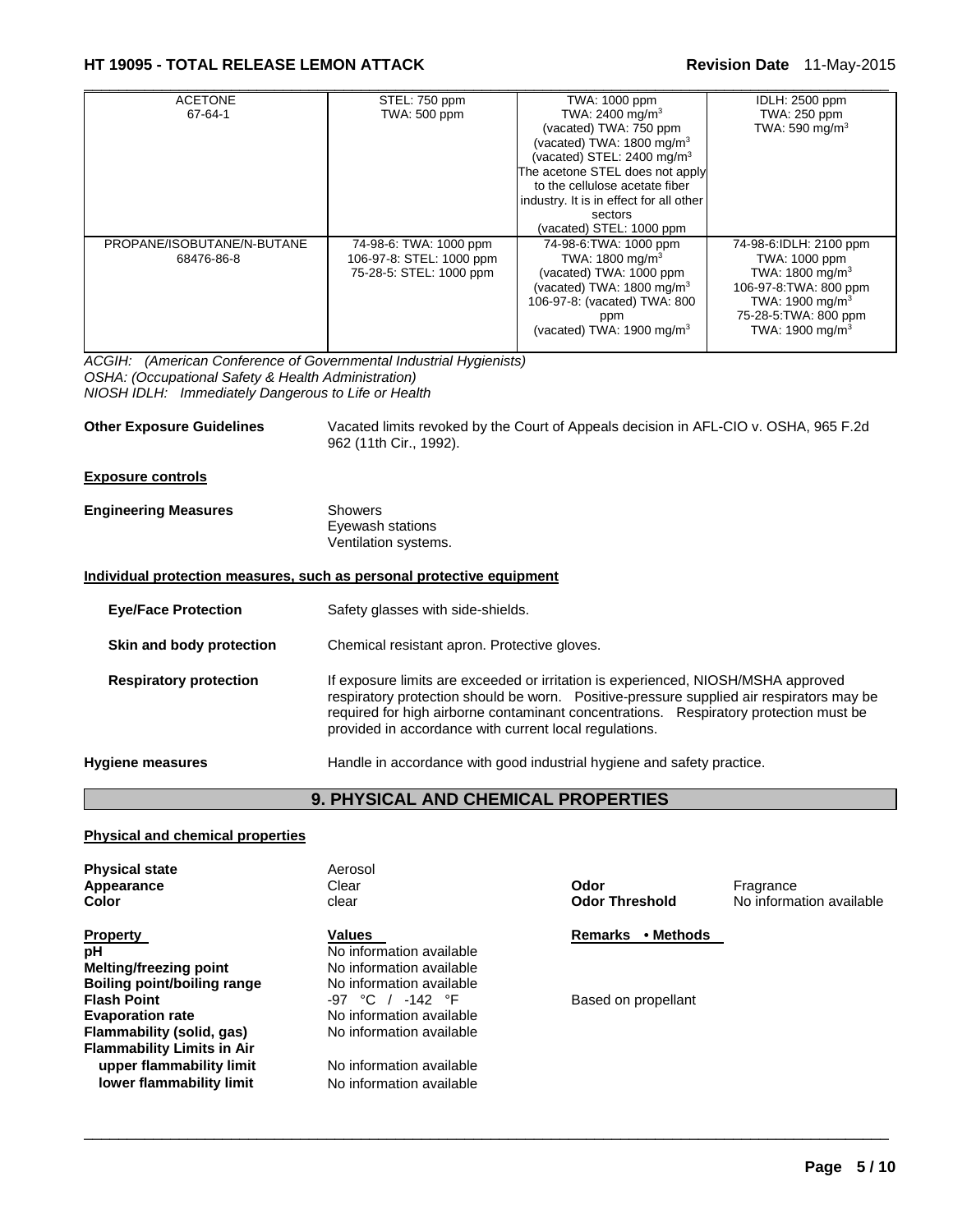# **HT 19095 - TOTAL RELEASE LEMON ATTACK Revision Date** 11-May-2015

| Vapor pressure                                                        | No information available |                |  |
|-----------------------------------------------------------------------|--------------------------|----------------|--|
| Vapor density                                                         | No information available |                |  |
| <b>Specific Gravity</b>                                               | 0.770                    |                |  |
| <b>Water solubility</b>                                               | Practically insoluble    |                |  |
| <b>Partition coefficient: n-octanol/waterNo information available</b> |                          |                |  |
| <b>Autoignition temperature</b>                                       | No information available | Not applicable |  |
| Decomposition temperature                                             | No information available |                |  |
| <b>Viscosity</b>                                                      | No information available |                |  |
| <b>Explosive properties</b>                                           | No information available |                |  |
| <b>Other information</b>                                              |                          |                |  |
| <b>VOC Content(%)</b>                                                 | 22.97                    |                |  |

# **10. STABILITY AND REACTIVITY**

# **Reactivity**

No data available

#### **Chemical stability**

Stable under recommended storage conditions.

#### **Possibility of hazardous reactions**

None under normal processing.

#### **Conditions to Avoid**

Extremes of temperature and direct sunlight.

#### **Incompatible Materials**

Strong acids, alkalis, or oxidizing agents.

#### **Hazardous Decomposition Products**

None known based on information supplied.

### **11. TOXICOLOGICAL INFORMATION**

#### **Information on likely routes of exposure**

#### **Product Information**

| <b>Inhalation</b>   | Vapors may irritate throat and respiratory system. May cause drownsiness and dizziness<br>based on components. May cause irritation of respiratory tract. Avoid breathing vapors or<br>mists. |
|---------------------|-----------------------------------------------------------------------------------------------------------------------------------------------------------------------------------------------|
| Eye contact         | Irritating to eyes. Avoid contact with eyes.                                                                                                                                                  |
| <b>Skin contact</b> | Irritating to skin. Repeated exposure may cause skin dryness or cracking. Prolonged skin<br>contact may defat the skin and produce dermatitis. Avoid contact with skin.                       |
| Ingestion           | May be harmful if swallowed.                                                                                                                                                                  |

#### **Component Information**

| <b>Chemical Name</b>               | LD50 Oral               | <b>LD50 Dermal</b>        | <b>LC50 Inhalation</b>                  |
|------------------------------------|-------------------------|---------------------------|-----------------------------------------|
| <b>ACETONE</b><br>67-64-1          | = 5800 mg/kg            | 20,000 mg/kg (Rabbit)     | (Rat)8 h<br>$= 50100$ mg/m <sup>3</sup> |
| <b>PROPYLENE GLYCOL</b><br>57-55-6 | (Rat )<br>= 20000 mg/kg | (Rabbit)<br>= 20800 mg/kg |                                         |

 $\Box$ 

#### **Information on toxicological effects**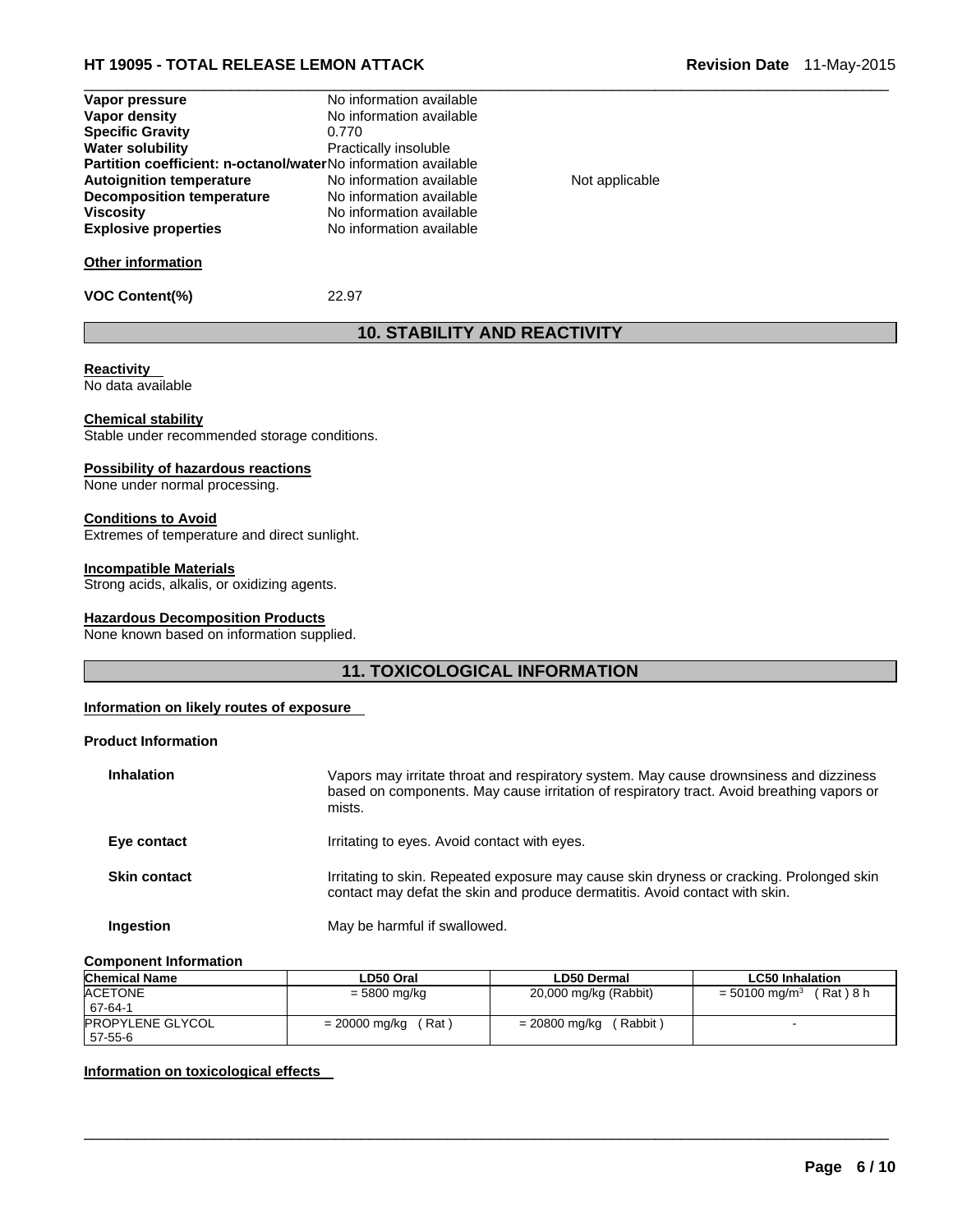**Symptoms** Irritation to eyes, skin. May cause irritation when inhaled to respiratory system.

#### **Delayed and immediate effects as well as chronic effects from short and long-term exposure**

| <b>Skin corrosion/irritation</b> | Irritating to skin.                                                                                |
|----------------------------------|----------------------------------------------------------------------------------------------------|
| Eye damage/irritation            | Irritating to eyes.                                                                                |
| <b>Irritation</b>                | Irritating to eyes, respiratory system and skin.                                                   |
| <b>Sensitization</b>             | None known.                                                                                        |
| <b>Germ Cell Mutagenicity</b>    | None known.                                                                                        |
| Carcinogenicity                  | There are no known carcinogenic chemicals in this product.                                         |
| <b>Reproductive toxicity</b>     | This product does not contain any known or suspected reproductive hazards.                         |
| Specific target organ systemic   | May cause respiratory irritation. May cause drowsiness and dizziness.                              |
| toxicity (single exposure)       |                                                                                                    |
| Specific target organ systemic   | None under normal use conditions.                                                                  |
| toxicity (repeated exposure)     |                                                                                                    |
| <b>Target Organ Effects</b>      | Central nervous system, Eyes, Respiratory system, Skin.                                            |
| <b>Neurological effects</b>      | Intentional misuse by deliberately concentrating and inhaling contents may be harmful or<br>fatal. |
| <b>Aspiration hazard</b>         | Not applicable.                                                                                    |

 $\Box$ 

### **Numerical measures of toxicity - Product Information**

Unknown Acute Toxicity 3.9E-06% of the mixture consists of ingredient(s) of unknown toxicity **The following values are calculated based on chapter 3.1 of the GHS document** . **ATEmix (oral)** 61667 mg/kg

# **12. ECOLOGICAL INFORMATION**

#### **Ecotoxicity**

| <b>Chemical Name</b><br><b>Toxicity to algae</b>    |                                                           | <b>Toxicity to fish</b>                                                                                                                                                                                   | <b>Toxicity to</b> | Toxicity to daphnia and                                                                             |
|-----------------------------------------------------|-----------------------------------------------------------|-----------------------------------------------------------------------------------------------------------------------------------------------------------------------------------------------------------|--------------------|-----------------------------------------------------------------------------------------------------|
|                                                     |                                                           |                                                                                                                                                                                                           | microorganisms     | other aquatic invertebrates                                                                         |
| <b>ACETONE</b><br>67-64-1                           |                                                           | 4.74 - 6.33 mL/L LC50<br>Oncorhynchus mykiss 96h<br>6210 - 8120 mg/L LC50<br>Pimephales promelas 96h<br>static 8300 mg/L LC50<br>Lepomis macrochirus 96h                                                  |                    | 10294 - 17704 mg/L EC50<br>Daphnia magna 48h Static<br>12600 - 12700 mg/L EC50<br>Daphnia magna 48h |
| PROPANE/ISOBUTANE/N-<br><b>BUTANE</b><br>68476-86-8 |                                                           |                                                                                                                                                                                                           |                    |                                                                                                     |
| PROPYLENE GLYCOL<br>$57 - 55 - 6$                   | 19000 mg/L EC50<br>Pseudokirchneriella<br>subcapitata 96h | 41 - 47 mL/L LC50<br>Oncorhynchus mykiss 96h<br>static 51400 mg/L LC50<br>Pimephales promelas 96h<br>static 51600 mg/L LC50<br>Oncorhynchus mykiss 96h<br>static 710 mg/L LC50<br>Pimephales promelas 96h |                    | 1000 mg/L EC50 Daphnia<br>magna 48h Static                                                          |

#### **Persistence and degradability**

No information available.

### **Bioaccumulation**

No information available.

| <b>Chemical Name</b>                     | log Pow |
|------------------------------------------|---------|
| <b>ACETONE</b><br>67-64-1                | $-0.24$ |
| PROPANE/ISOBUTANE/N-BUTANE<br>68476-86-8 | 2.8     |

 $\Box$ 

**Other adverse effects** No information available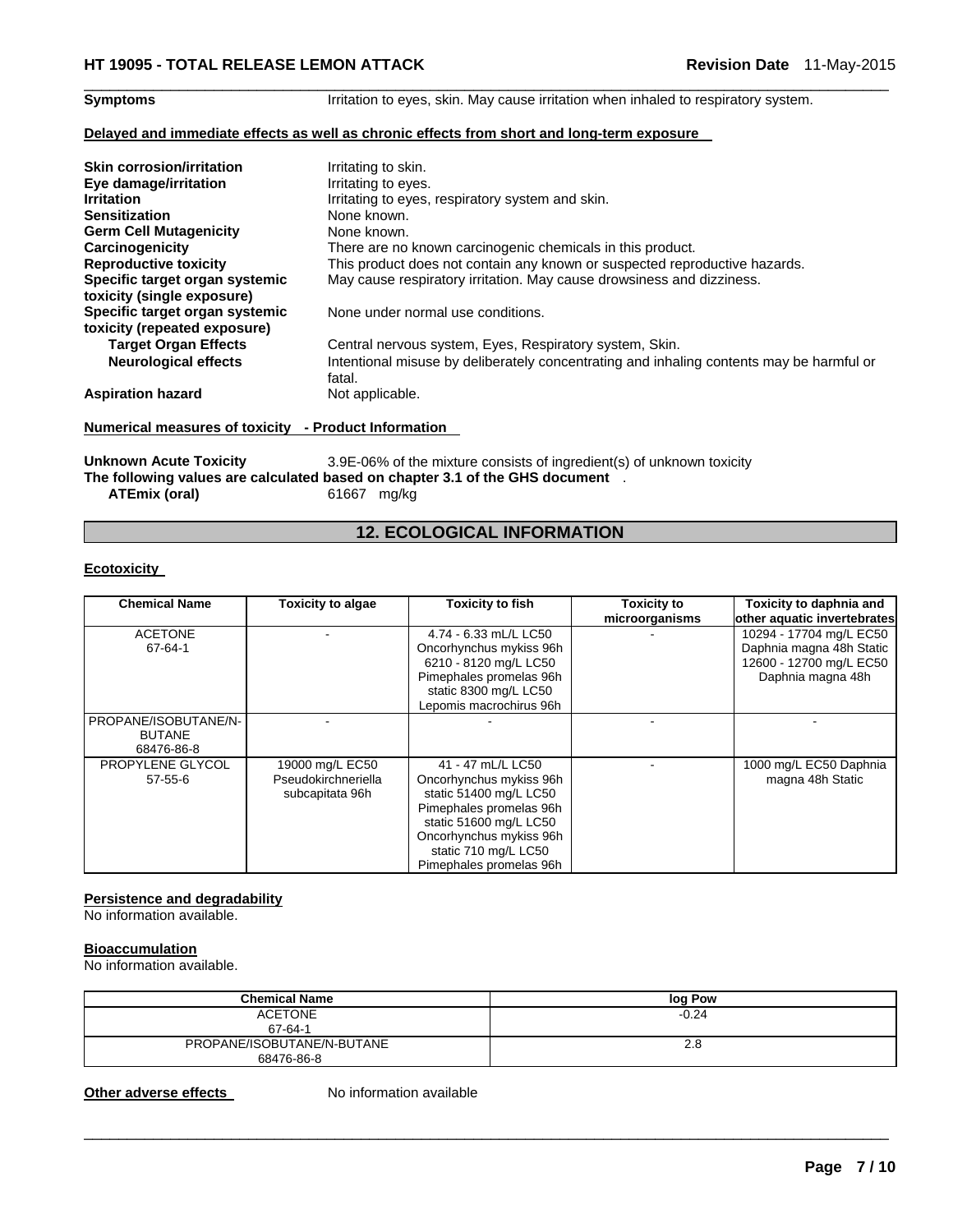### **13. DISPOSAL CONSIDERATIONS**

 $\Box$ 

#### **Waste treatment**

| Waste Disposal Methods | This material, as supplied, is a hazardous waste according to federal regulations (40 CFR)<br>261). |
|------------------------|-----------------------------------------------------------------------------------------------------|
| Contaminated packaging | Do not re-use empty containers.                                                                     |

# **14. TRANSPORT INFORMATION**

| <b>DOT Ground</b> | CONSUMER COMMODITY ORM-D<br>or<br>LIMITED QUANTITY |
|-------------------|----------------------------------------------------|
| IATA              | UN1950, AEROSOLS, FLAMMABLE, 2.1, LTD. QTY.        |
| IMDG              | UN1950, AEROSOLS, FLAMMABLE, 2.1, LTD. QTY.        |
|                   |                                                    |

# **15. REGULATORY INFORMATION**

#### **International Inventories**

| <b>Chemical Name</b>              | TSCA | <b>DSL/NDSL EINECS/ELI</b><br><b>NCS</b> | <b>ENCS</b> | <b>IECSC</b> | <b>KECL</b> | <b>PICCS</b> | <b>AICS</b> |
|-----------------------------------|------|------------------------------------------|-------------|--------------|-------------|--------------|-------------|
| <b>ACETONE</b>                    |      |                                          |             |              |             |              |             |
| PROPANE/ISOBUTAN<br>E/N-BUTANE    |      |                                          | Not listed  |              |             |              |             |
| <b>PROPYLENE</b><br><b>GLYCOL</b> |      |                                          |             |              |             |              |             |

**Legend: TSCA** - United States Toxic Substances Control Act Section 8(b) Inventory

**DSL/NDSL** - Canadian Domestic Substances List/Non-Domestic Substances List

**EINECS/ELINCS** - European Inventory of Existing Commercial Chemical Substances/EU List of Notified Chemical Substances

**ENCS** - Japan Existing and New Chemical Substances

**CHINA** - China Inventory of Existing Chemical Substances

**KECL** - Korean Existing and Evaluated Chemical Substances

**PICCS** - Philippines Inventory of Chemicals and Chemical Substances

**AICS** - Australian Inventory of Chemical Substances

#### **U.S. Federal Regulations**

# **SARA 313**

Section 313 of Title III of the Superfund Amendments and Reauthorization Act of 1986 (SARA). This product does not contain any chemicals which are subject to the reporting requirements of the Act and Title 40 of the Code of Federal Regulations, Part 372.

 $\Box$ 

#### **SARA 311/312 Hazard Categories**

**Acute Health Hazard**  Yes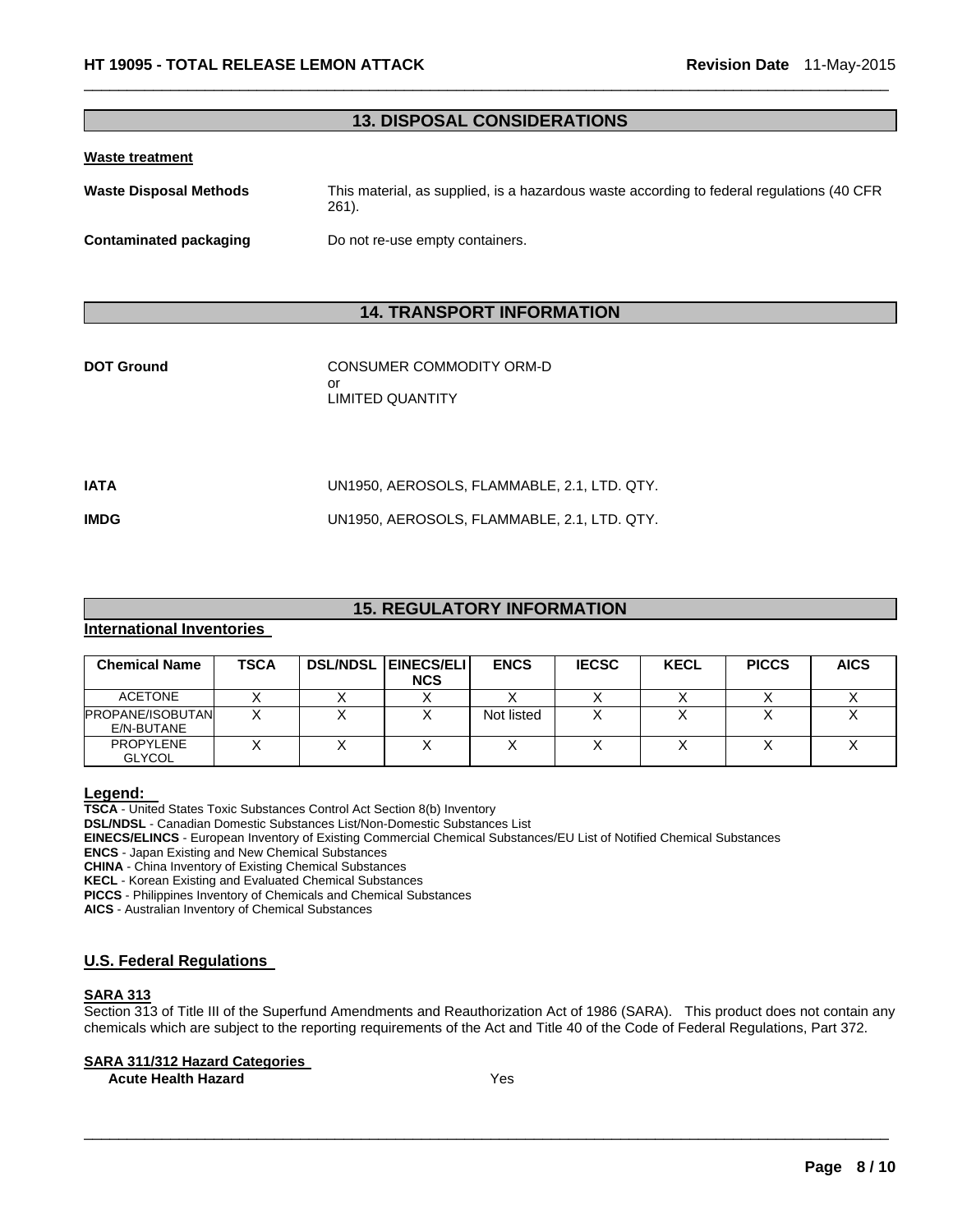| <b>Chronic Health Hazard</b>             | Yes |  |
|------------------------------------------|-----|--|
| <b>Fire Hazard</b>                       | Yes |  |
| <b>Sudden Release of Pressure Hazard</b> | Yes |  |
| <b>Reactive Hazard</b>                   | no  |  |

#### **Clean Water Act**

This product does not contain any substances regulated as pollutants pursuant to the Clean Water Act (40 CFR 122.21 and 40 CFR 122.42).

#### **CERCLA**

This material, as supplied, contains one or more substances regulated as a hazardous substance under the Comprehensive Environmental Response Compensation and Liability Act (CERCLA) (40 CFR 302):

| <b>RQs</b> |                     |
|------------|---------------------|
|            | RQ 5000 lb final RQ |
|            | RQ 2270 kg final RQ |
|            |                     |

#### **U.S. State Regulations**

#### **California Proposition 65**

This product does not contain any known Proposition 65 chemicals.

#### **U.S. State Right-to-Know Regulations**

| <b>Chemical Name</b>              | New Jersey | <b>Massachusetts</b> | Pennsylvania |
|-----------------------------------|------------|----------------------|--------------|
| <b>ACETONE</b><br>67-64-1         |            |                      |              |
| PROPYLENE GLYCOL<br>$57 - 55 - 6$ |            |                      |              |

**EPA Pesticide Registration Number** Not applicable

#### **Canada**

**This product has been classified in accordance with the hazard criteria of the Controlled Products Regulations (CPR) and the MSDS contains all the information required by the CPR.** 

### **16. OTHER INFORMATION**

| <b>NFPA</b>          | <b>Health Hazard</b> 2 | Flammability<br>-4        | <b>Instability</b><br>-0 | <b>Physical and chemical</b>            |
|----------------------|------------------------|---------------------------|--------------------------|-----------------------------------------|
| <b>HMIS</b>          | Health Hazard 2        | Flammability<br>4         | <b>Physical Hazard</b>   | hazards<br><b>Personal protection</b> B |
| <b>Prepared By</b>   |                        | <b>Regulatory Affairs</b> |                          |                                         |
| <b>Issuing date</b>  | 11-May-2015            |                           |                          |                                         |
| <b>Revision Date</b> | 11-May-2015            |                           |                          |                                         |
| <b>Revision Note</b> |                        |                           |                          |                                         |
| $\blacksquare$       |                        |                           |                          |                                         |

No information available

**Disclaimer**

**The information provided on this SDS is correct to the best of our knowledge, information and belief at the date of its publication. The information given is designed only as a guide for safe handling, use, processing, storage, transportation, disposal and release and is not to be considered as a warranty or quality specification. The information relates only to the specific material designated and may not be valid for such material used in combination with any other material or in any process, unless specified in the text.**